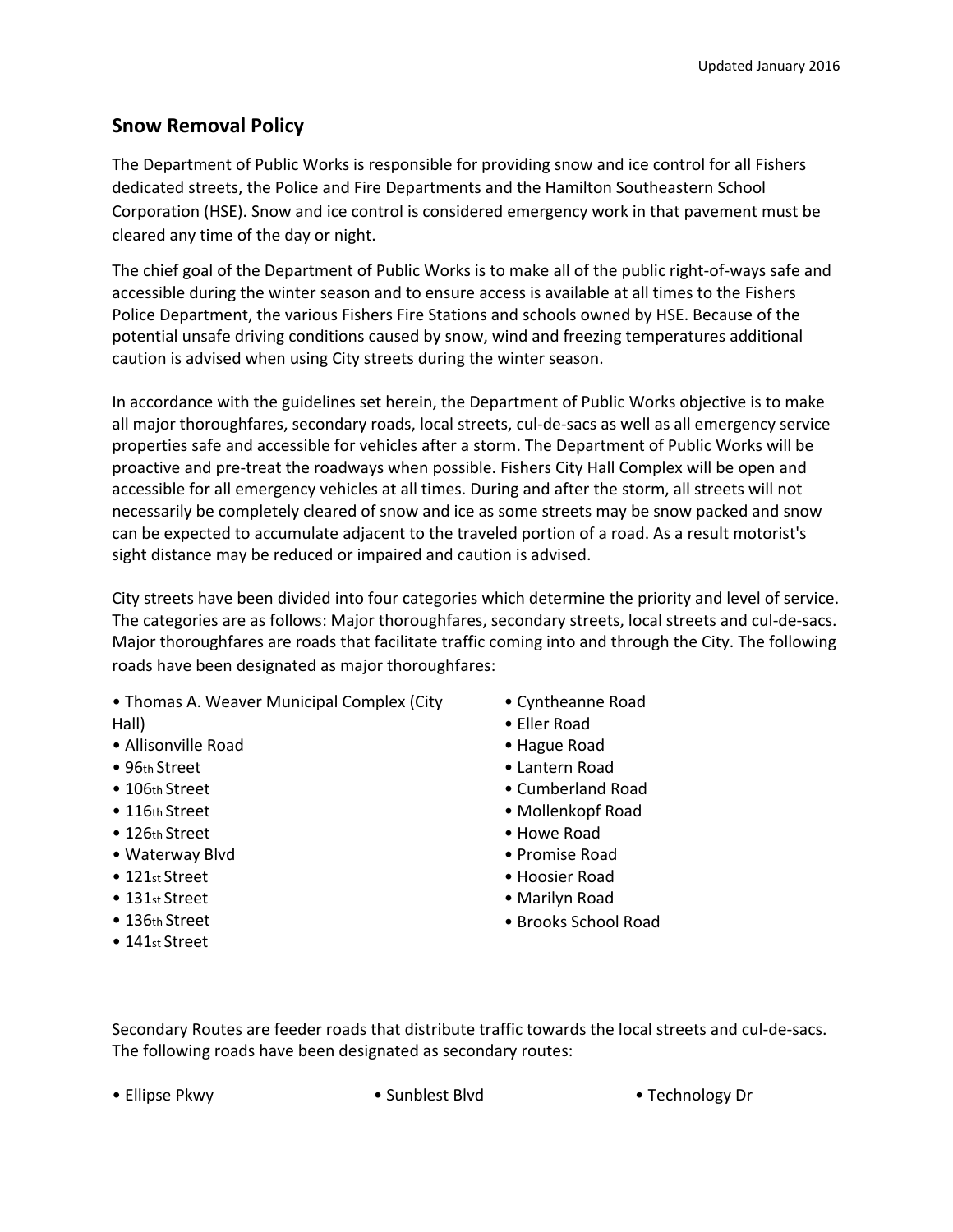- Duval Dr
- Eller Rd
- Crosspoint Blvd
- Fishers Pointe Blvd
- Springstone Road
- Windemere Blvd
- Hamilton Pass
- Avalon Blvd
- Royalwood Dr
- Waterway Blvd
- Midnight Pass
- Brixton Lane
- Kittery Dr
- Harrison Pkwy
- Providence Dr
- Orange Blossom trl
- Watercrest Dr
- Jennings Farm Lane
- Creektree Lane
- Holland Dr
- Orchard Blvd
- Fishers Corner Blvd
- Conner Knoll Pkwy
- Deering St
- Spyglass Ridge Dr
- Lake Stone Lane
- Raiders Blvd
- Packers Ave
- Dekoven Dr
- Thames Dr
- Weathered Edge Dr
- Hambill Blvd
- Bird Key Blvd
- Gatwick View Dr
- Driftstone Dr
- Gray Eagle Dr
- Chappelwood Ln

All other streets are to be considered local streets and cul-de-sacs. These designations are the majority of the streets in Fishers which serve residential developments.

The Department of Public Works developed a procedure to perform snow and ice operations of all varying weather conditions. As each snow event dictates Fishers will utilize all available personnel and resources. To fully utilize resources, the Department of Public Works shall utilize seasonal staff to keep all plowing assets on the roadways.

Fishers' policy shall be that if the snow event is significant enough that all snow cannot be removed during normal working hours City personnel shall be divided and placed on two twelve (12) hour shifts. The two twelve (12) hour shifts will remain in effect until all roads are free and clear of snow and ice.

It can be expected that snow will be plowed into driveways along the thru streets and cul-de-sacs as a normal part of snow removal operations. Attempts will be made to keep excessive amounts from accumulating; however, each driveway will receive a certain amount of snow. The City asks that residents do not blow or shovel snow into streets that have already been plowed. In the residential areas under construction the City will only plow streets that have had the surface asphalt placed.

Ice control material will be used whenever hazardous conditions exist because of ice or snow. Our guideline for using ice control materials is as follows:

1. Apply ice control materials to intersections on our major thoroughfares, where cross pipes exist and bridges.

2. After these locations have been salted then apply ice control material throughout entire length of our major thoroughfares.